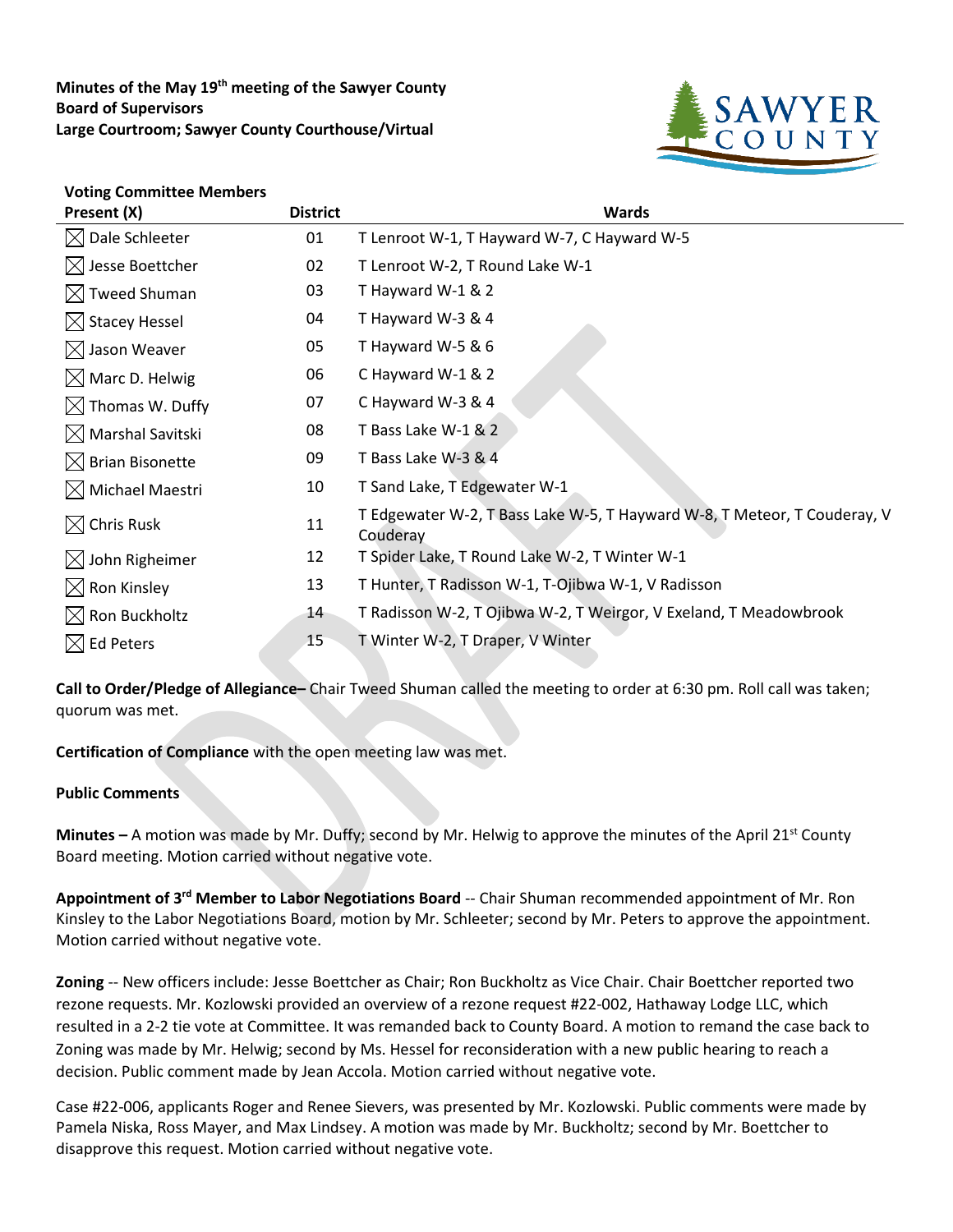**Public Safety Report** – New officers include: Mr. Buckholtz as Chair; Mr. Helwig as Vice Chair. Sheriff's Dept. is short two full-time staff; they are purchasing body cams for officers. All communications equipment is now in and awaiting tower climbers. The new Animal Control officer will begin work on May 23<sup>rd</sup> with position sharing time 25% zoning, 25% HHS and 50% Animal Control. Ambulance billing invoices are now going out with the new billing company. The board asked for CJCC report from Mr. Helwig in the future.

**Public Works Committee Chair Report –** New officers include: Mr. Kinsley as Chair; Mr. Peters as Vice Chair. The airport runway will be done in 2024. Maintenance reported Oasis Building is on remodeling schedule; veteran's building will be coming down soon. Committee approved the asphalt bid. Preliminary plans for a roundabout at the corner of Hwy K and B was reviewed and a specialist must be consulted to see if this intersection might be able to fit a roundabout.

A resolution to Order the County to Convey Hwy Right of Way Title to the State was presented for a parcel of land along Hwy 27. A motion was made by Mr. Peters; second by Mr. Buckholtz to approve this resolution. Motion carried without negative vote.

**Land, Water and Forest Resources** – New officers include: Mr. Boettcher as Chair; Mr. Helwig as Vice Chair. All county and national forest trails are now open and road bans are lifted. A number of controlled burns were conducted. Bids for the Brunet River Dam have been extended to May 25<sup>th</sup>. Our YTD timber sales are slightly under goal. Mr. Peterson reviewed the timber sale bids and recommended approval to accept the high bids. A motion was made by Mr. Helwig; second by Mr. Buckholtz to approve the 2022 spring timber sale bids. Motion carried without negative vote.

County Forest Carbon Credit Presentation -- Josh Strauss of Bluesource made a presentation on the carbon tax process including a timeline of the project and revenue projections. Public Comment made by Joan Cervenka.

**Health and Human Services** – New officers include: Dale Schleeter as Chair; Mr. Boettcher as Vice Chair. Mr. Schleeter advised that an orientation series began to educate new committee members on the HHS department roles. A Resolution Designating Senior Resource Center as Agent for AFCSPP Grant was presented. A motion was made by Mr. Boettcher; second by Ms. Hessel to approve this resolution. Motion carried without negative vote.

**Finance Committee Chair Report –** New officers include: Ron Kinsley as Chair; John Righeimer as Vice Chair. Administrator Albarado will bring an ARPA Fund request process idea to committee for review. The opioid settlement will remain on the agenda. A Resolution Designating Fund Balance was presented by Mike Keefe; designating \$1.3 to HHS and \$300,000 to Resource Development Fund Dam Projects. A motion was made by Mr. Duffy; second by Mr. Buckholtz to approve the resolution. Motion carried without negative vote. Recess from 7:52 pm to 7:58 pm.

**Economic Development and UW Extension Committee** – New officers include: Tom Duffy as Chair; John Righeimer as Vice Chair. Mr. Duffy advised that HLVCB conducted a self-evaluation SWAT event. Winter Library reported having some building structural issues and they are fund-raising for repairs.

**County Administrator's Report –** A written report was provided. Mr. Albarado reported spending time with Mr. Keefe. CJCC has a sub-committee set up to discuss uses of opioid settlement funds including needs for additional treatment.

**Resolution to Conduct Chair & Vice Chair Election** – A Resolution to Conduct a Chair and Vice Chair election was presented and co-sponsored by Mr. Boettcher and Mr. Schleeter to remedy inconsistencies with the May election. A roll call vote was taken to discuss the resolution; action failed 8-7 with "aye" votes from Schleeter, Boettcher, Hessel, Helwig, Savitski, Righeimer, Kinsley and Peters. "Nay" votes from Shuman, Weaver, Duffy, Bisonette, Maestri, Rusk, Buckholtz.

## **Correspondence, Reports from Conferences and Meetings, Other Matters for Discussion –**

**Meeting Date/Time –** The next meeting of the County Board of Supervisors will be Thursday, June 16, at 6:30 pm in the Large Courtroom.